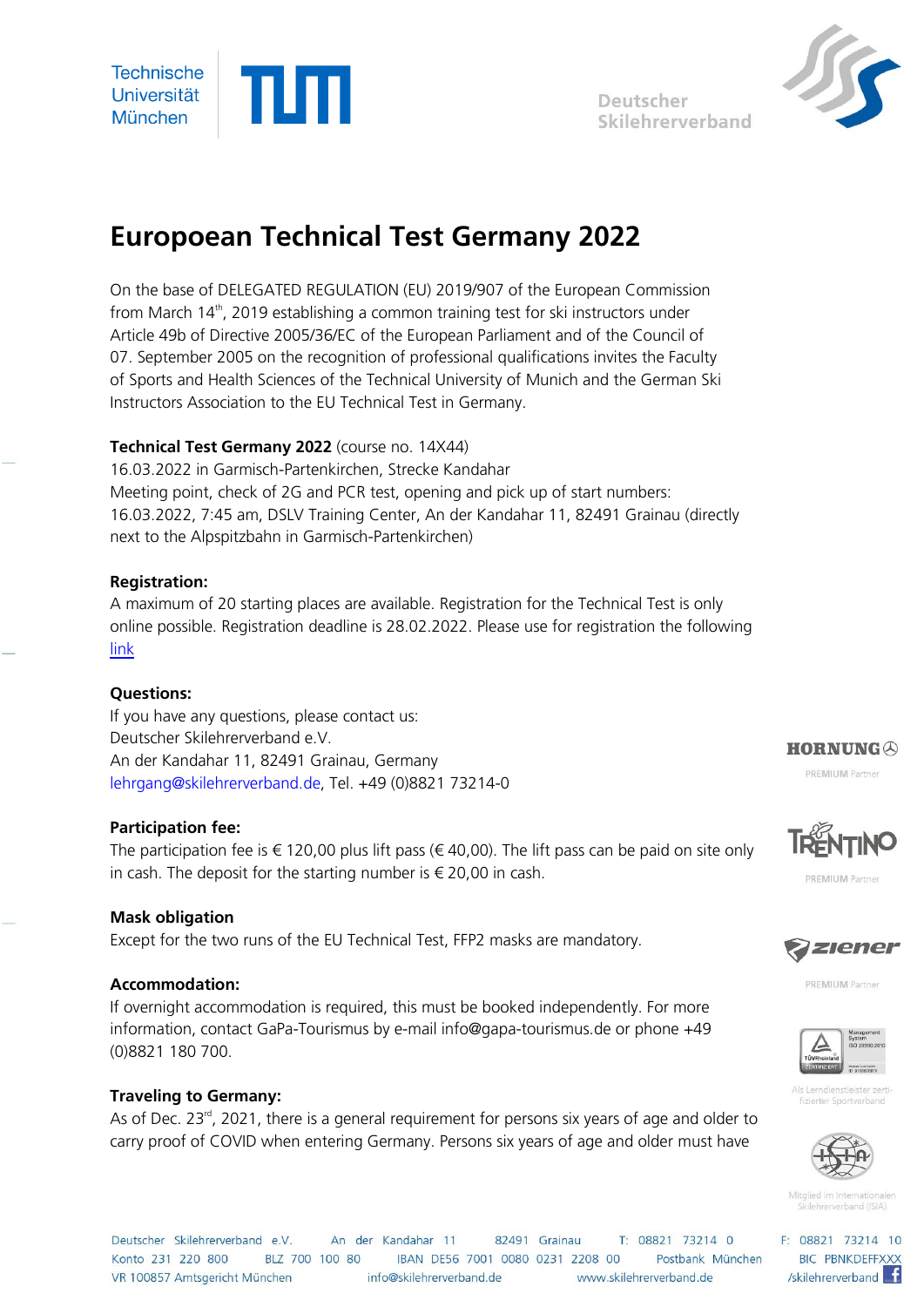

Deutscher Skilehrerverband



proof of testing or proof of recovery or proof of vaccination when entering Germany. In principle, COVID tests (antigen tests or PCR tests) may not be older than 48h at the (planned) time of entry. **Only PCR tests are accepted for participation in the EU Technical Test. Antigen tests are not recognized by the DSLV.**

## **Conditions of participation:**

For the contractual relationship between the German Ski Instructors Association (DSLV) and the participants apply in addition to the general terms and conditions of participation of the German Ski Instructors Association:

- Participants must present 2G proof, be fully vaccinated against Corona or have recovered from a Corona infection within the past 6 months. Participants must provide proof of this in person upon arrival via the CovPass app in conjunction with the presentation of an ID card or passport. Only digital proof with a QR code will be accepted. Detailed info at [https://skilehrerverband.de/wp-content/uploads/2021/09/2021-09-17-Verfahren-QR-Code-](https://skilehrerverband.de/wp-content/uploads/2021/09/2021-09-17-Verfahren-QR-Code-Check-DSLV-bei-Aus-und-Fortbildungen.pdf)[Check-DSLV-bei-Aus-und-Fortbildungen.pdf](https://skilehrerverband.de/wp-content/uploads/2021/09/2021-09-17-Verfahren-QR-Code-Check-DSLV-bei-Aus-und-Fortbildungen.pdf)
- In addition, participants must provide a PCR test at the opening of the course, which must not be older than 48 hours at the opening of the course.
- The participants have to register in time. A later registration is possible under the condition that the participation has been confirmed explicitly by the DSLV.
- Participation is only possible if proof of complete and timely payment of the participation fee. The DSLV cannot be held responsible for abuses during registration.
- The participants agree that their personnel data may also be used for computer-aided (EDP) at the DSLV and also to the central Eurotest Database can be passed on.

**All information and important notes on execution can be found in the** 

<https://eur-lex.europa.eu/legal-content/EN/TXT/?uri=CELEX:32019R0907>

**Delegated Regulation of 14.03.2019:**



**PREMILIM Partner** 



**PREMIUM Partner** 



Als Lerndienstleister zert fizierter Sportverbang



Mitglied im Internationale Skilehrerverhand (ISIA)

F: 08821 73214 10 **BIC PBNKDEFFXXX** /skilehrerverband

Deutscher Skilehrerverband e.V. An der Kandahar 11 T: 08821 73214 0 82491 Grainau Konto 231 220 800 BLZ 700 100 80 BBAN DE56 7001 0080 0231 2208 00 Postbank München VR 100857 Amtsgericht München info@skilehrerverband.de www.skilehrerverband.de

PREMIUM Partner

**HORNUNG**  $\oslash$